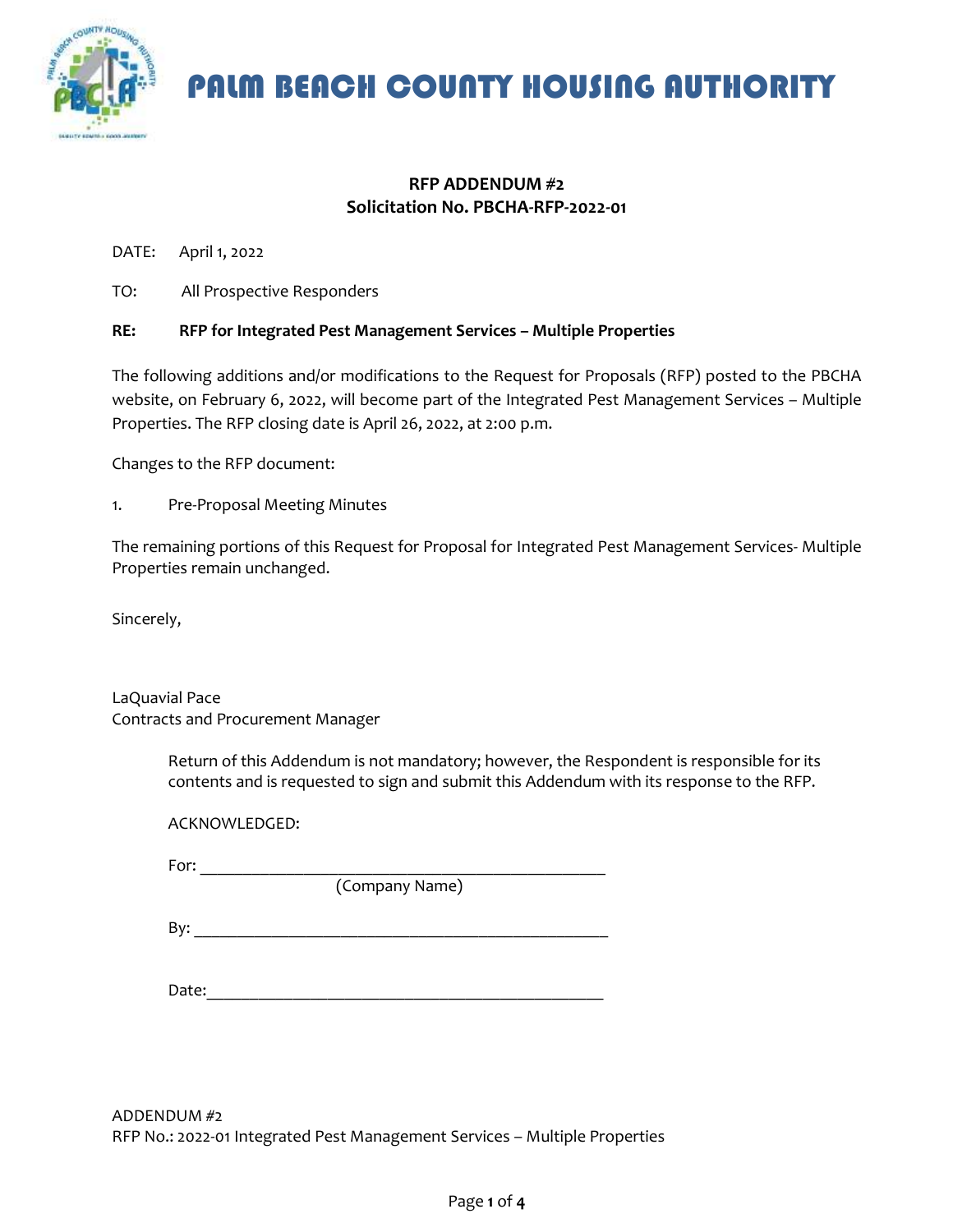

### **PRE-PROPOSAL CONFERENCE MEETING MINUTES**

The pre-proposal conference was held on Wednesday, March 9<sup>th</sup> at 1:00 p.m. via Zoom.

Contract Terms. This is a one-year contract. This contract will last for 1 year from date of award with four (4) one-year (1) renewals options at PBCHA approval. Pursuant to HUD guideline we are only allow enter into a contractual agreement with a contractor term of a maximum of 2 years with three (3) one-year renewals. After 5 years services have to be re-solicited.

Proposal will be received until April 26, 2022, at 2:00 p.m. Please include signed addendums with your proposal submittal. We will not accept late proposals. If proposals are mailed, send directly to issuing agency at 3432 W 45<sup>th</sup> Street, West Palm Beach, FL 33407. Respondents are responsible to ensure that proposal are received on time.

Introduction. A brief overview of the agency background, procurement authority, laws and regulation and scope of services was given to provide clear and concise understanding of PBCHA needs. The PBCHA would like to clarify that there are only forty-two (42) single-family dwelling units, not fifty-one (51).

General Information. It is our intention to award to a single contractor; however, PBCHA reserves the right to award separate agreements for Integrated Pest Management services based on criteria that PBCHA determines to be appropriate.

We are moving to a New Office Building located at 3333 Forest Hill Blvd., West Palm Beach, FL 33406 within the next 6 to 12 months. The total square footage of the property buildings is 53,406 SF. The three buildings were built in 2003 and breakdown as follows: 29,311 SF (front building), 23,180 SF (rear building) and 915 SF (storage).

The successful Respondent personnel working in or around PBCHA offices and housing communities shall wear distinctive uniform clothing and identification. We will verify that all personnel are in the appropriate attire it was it was.

Should the scheduled services not be totally effective, the Responder shall be required to provide necessary services at alternate times, at no additional cost. Complaints and service requirements, including recall work required between scheduled services visits, must be handled within 24 hours after notification and will be at no additional cost to PBCHA.

All Integrated Pest Management services shall be performed in accordance with Federal, State and Local rules and regulations presently established or that may be established during the term of the contract. Any and all chemical product(s) used must be approved for its intended use and applied in a manner consistent with the regulations established by the State of Florida – FL OSHA.

Categories of Services. A brief overview of PBCHA Integrated Pest Management Services needs was provided. It is hard to find a firm that specialize in one area of integrated pest management services. So, we listed the categories of services needed, but we are not necessary intending to one firm. Which would be great. However, if your firm only does Integrated Pest Management or only Termite Treatment, put the services your firm is qualified to provide.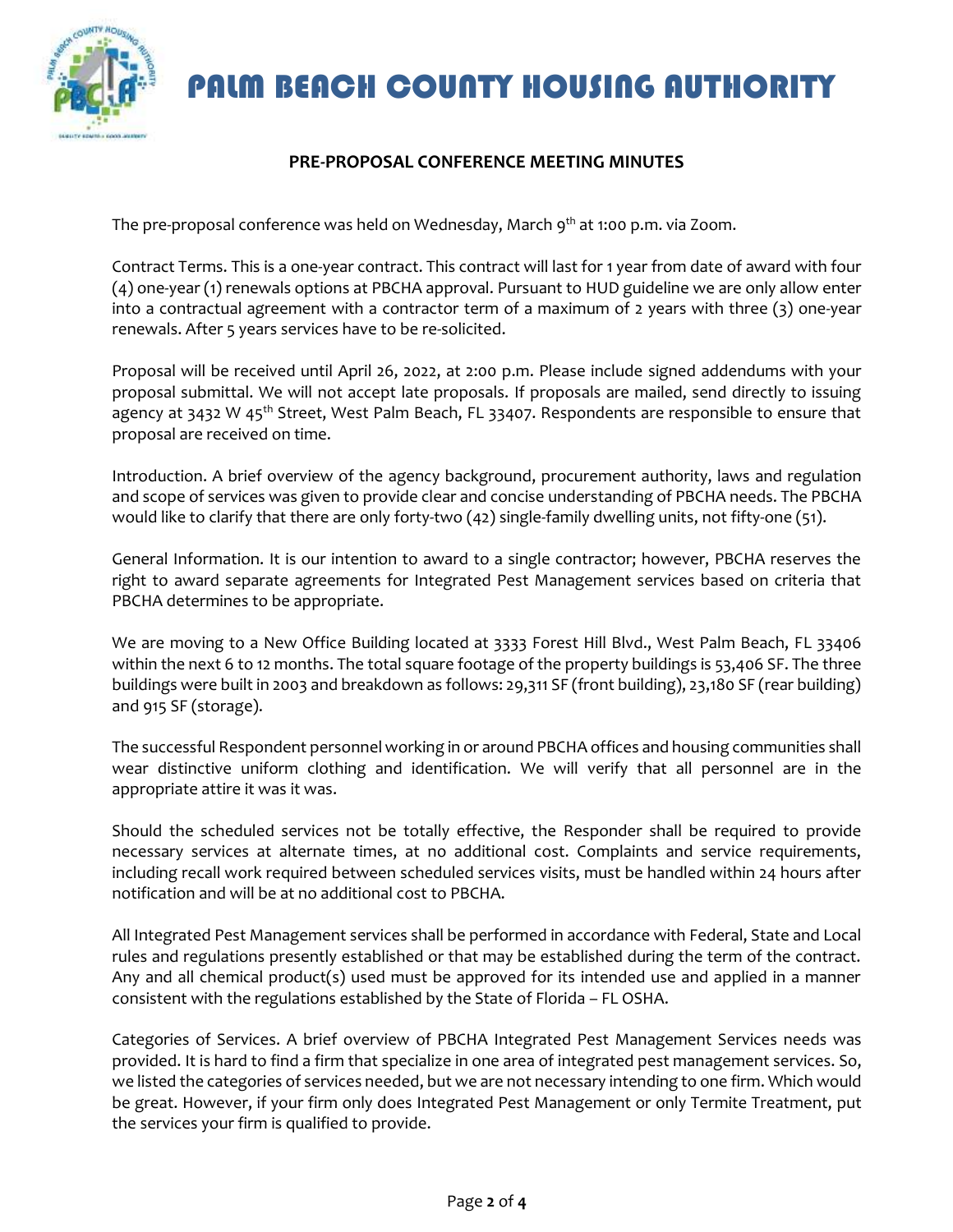

Contractor(s) shall within ten (10) working days after signing a contract with PBCHA, submit a list of chemicals to be used in the performance of its services with EPA registrations and Material Safety Data Sheets (MSDS sheets) to the assigned PBCHA personnel.

Awarded Contractor. The Awarded Contractor agrees to start service within 30 days of the issuance of the Notice to Proceed. This is important because we are going to need to get started pretty quickly, our current contract is due to expire.

Site Visit. We urge you prior to submitting your proposal to visit the premises and acquaint yourselves with the needs and requirements of the services. If you want to visit the sites, please get with Ms. Pace we will schedule a time with the managers for you to visit the sites.

Monitoring. As a part of the services provided under this contract, the collection and transmittal of data collected by the contractor during the work is crucial to the effectiveness in managing the IPM program. Contractor must propose reporting and recordkeeping plans to enable the PBCHA to monitor Contractor's work in a timely and efficient. As a minimum, Contractor is required to collect and submit the reports detailed below. PBCHA will review and approve report format prior to contract award. We will build in a 60-days monitoring period upon start-up of contract.

Start-up. The selected Responder shall be extended a 90-day grace period in order to eliminate pest problems that may have been present prior to the contract award. During this grace period, the site managers will not process vendor complaints for failure to meet performance requirements of these specifications. This period shall give the Responder sufficient time to start and thoroughly service all locations. The grace period will begin with the contract start date and continue for sixty (90) consecutive days.

Pricing. Proposal(s) shall be based on a fixed monthly price per location(s) to perform all Integrated Pest Management services as required to provide a pest free environment for each site. Any changes in prices after initial contract period and for subsequent renewals will be tied to Consumer Price Index (CPI).

Submittal Requirements. Respondents are required to submit One (1) original and (5) copies of each proposal must be submitted to PBCHA on or before closing date. Your original submission must include Page iii, with original signature. Proposals received after this date and time will be rejected. Copies of this Request for Proposal are available electronically by visiting PBCHA's website [www.pbchafl.org](http://www.pbchafl.org/) under doing business with Palm Beach County Housing Authority or by contacting the Contracting Office at 561- 684-2160 ext. 107. PBCHA will require four (4) references for this solicitation.

The face of the envelope (or box) must contain, in addition to the address below, the RFP **number** (e.g., PBCHA-RFP-2022-01), and the **proposal description**. Offers by email, or facsimile, and handwritten proposals will not be accepted by PBCHA. Mail or Hand Deliver proposals to: **LaQuavial Pace, Contracts and Procurement Manager; Palm Beach County Housing Authority, 3432 West 45th Street, West Palm Beach, FL 33407**.

Cone of Silence. The term "cone-of-silence" means a prohibition on any and all non-written communication regarding this RFP between any Responder, Responder's team members and any PBCHA Commissioner, officer, employee, consultant, or contractor. The "cone-of-silence" is in effect as of the submittal deadline(s). This provision does not apply to oral communications at public meetings, the presubmission conference or oral presentations made to the Selection Panel. The "cone-of-silence" will